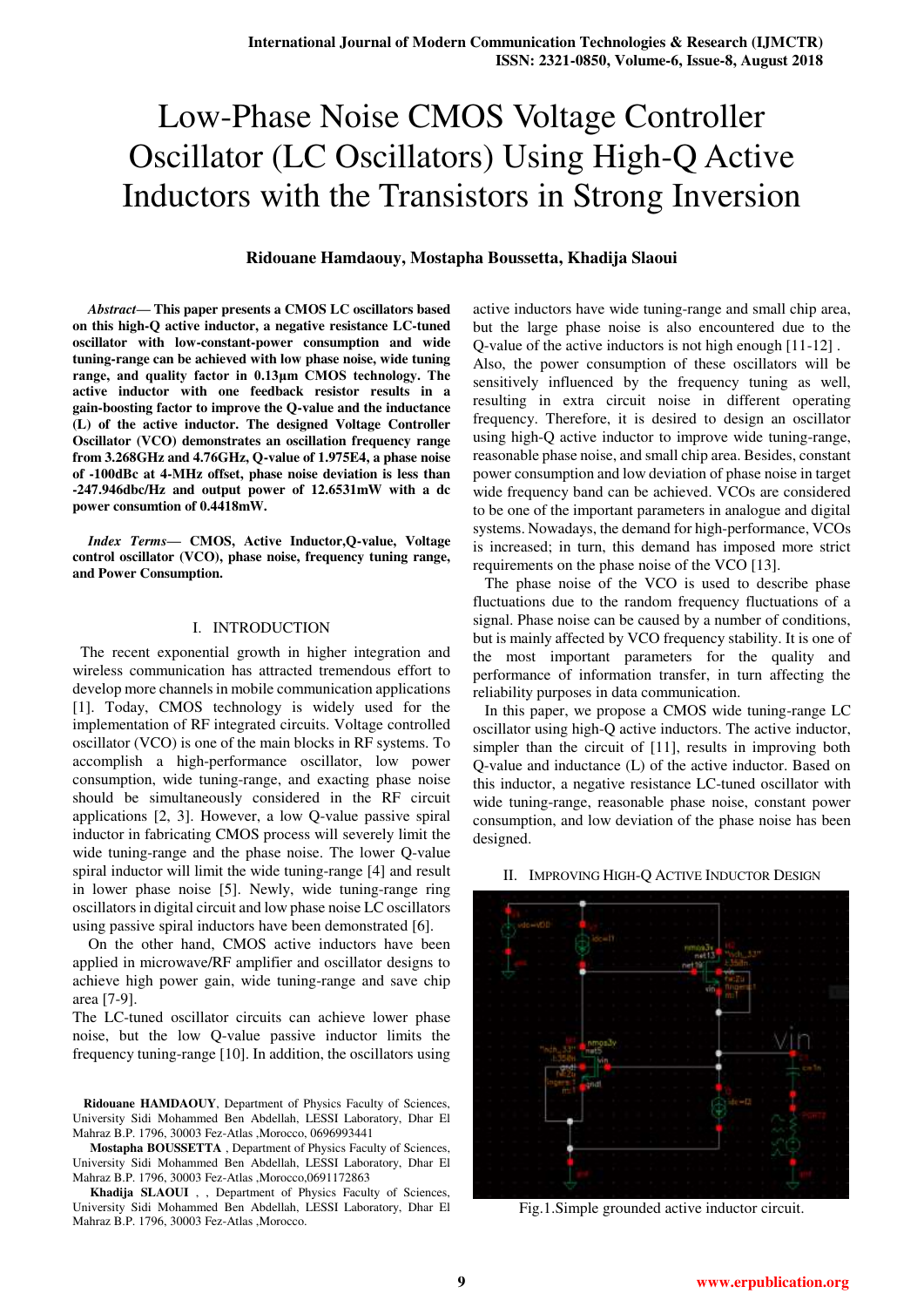Based on the gyrator theory [12], the simple grounded active inductor circuit shown in Fig.1.Each MOS transistor is modeled by the equivalent device components including gm, gds, Cgs, and Cgd. where gmi, gdsi, and Cgsi are the transconductance, output conductance, and gate-source capacitance of correspondence transistors, respectively.



Fig.2.Improved high-Q active inductor circuit.

 Therefore, in order to improve the performance such as the Q-value and the inductance (L), we propose high-Q active inductors with a feedback resistor. The improved high-Q active inductor circuit is illustrated in Fig. 2. This circuit is composed of common source transistor M1, common drain transistor M2, feedback resistor Rf and two biasing current sources I1 and I2.

Feedback resistor Rf and transistor M1 construct a gain network. This network produces a gain factor to reduce the parallel conductance (G) in such a way that the internal loss of the inductor will be decreased, and then the Q value is increased.Therefore, the inductance (L) is also increased due to the feedback resistor.

 Fig. 3 and 4show Simulation inductance(L) ,Image(Zin) ,real(Zin) , Zin and Quality factor(Q) with resistive negative, where Fig 5 and 6 show Simulation inductance(L), Image  $(Zin), real(Zin)$ ,  $Zin$  and Quality factor(Q) without resistive negative .



Fig.3.Simulation inductance (L) ,image(Zin),real(Zin) and Zin with resistance negative feedback Rf=45.001KOhms.



Fig.4.Simulation Quality factor(Q) with resistance negative feedback Rf=45.001KOhms.



Fig.5.Simulation inductance(L) ,image(Zin),real(Zin) and Zin without resistance negative feedback Rf.



Fig.6.Simulation Quality factor(Q) without resistance negative feedback Rf.

 Figs 3, 4, 5 and 6 indicate that in the range of 4.147GHz to 5.396GHz, the maximum Q-value is around 2.1E4 and the inductance changes from 182.8nH to 733.3nH. The Q-value and the inductance of the active inductor with feedback resistor are higher than that of the one without it.

 Fig. 3 shows the minimum equivalent loss of a proposed active inductor with feedback resistor is 1.119E2 $\Omega$  and it is much smaller than that of the one without the feedback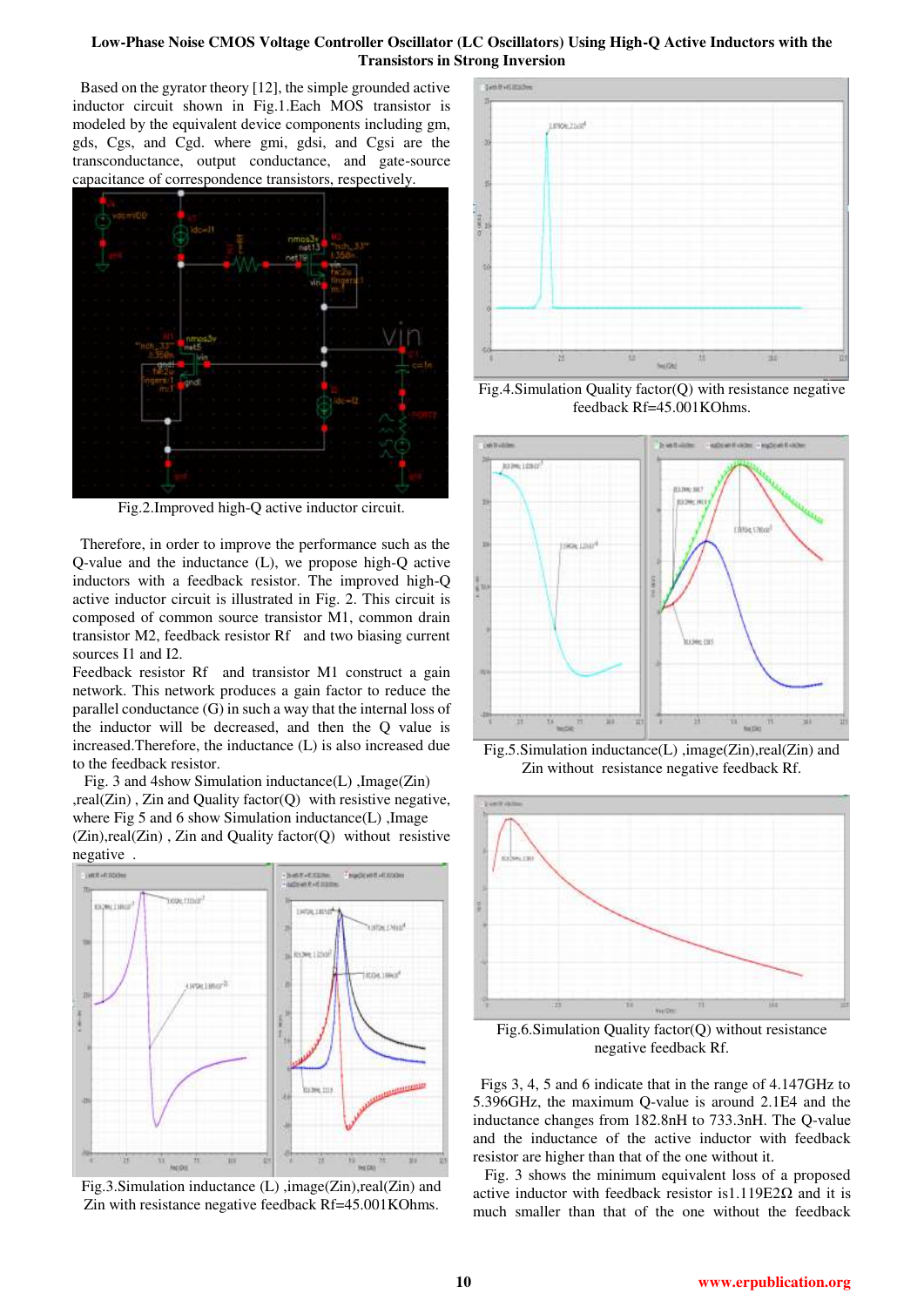resistor between the frequency ranges of 0MHz and 819.2MHz. Consequently, the active inductor has shown a significant improvement.

 The power consumption is only about 0.1056mW under 3.3 V supply voltage, and there is lesser power consumption in this active inductor as shown in Fig.7 with and without resistance negative Rf.



Fig.7. power consumption of active inductor with and without resistance negative feedback Rf.

 Furthermore, in this active inductor, the external bias voltages are used to tune the characteristics of the active inductor due to the variation in the circuit implementation. Therefore, it can be achieved the performances that independent of the process variation. The comparisons between improved and original is shown in table1.

|                              | Active           | Active           |
|------------------------------|------------------|------------------|
|                              | Inductor         | Inductor         |
|                              | without Rf       | with Rf          |
| Quality Factor( $Q$ ) = Qmax | 2.863            | 2.1E4            |
| $Image(Zin=Z11)=imagmin$     | $9.409E2\Omega$  | $1.123E3 \Omega$ |
| $Real(Zin=Z11)=realmin$      | $3.285E2 \Omega$ | $1.119E2\Omega$  |
| $Inductance(L)=Lmax$         | 1.828E2nH        | 7.333E2 nH       |
| Power consumption            | $0.1056$ mW      | $0.1056$ mW      |

Therefore, the Q-value is favored with the feedback resistance Rf by factor dominates (Q with Rf divided by Q without Rf greather than one) and the trend variation of the Q-value is shown in Fig. 8.



Fig. 8.Improved quality factor by a resistance negative feedback Rf.

 The Q-value is increased with the increasing feedback resistance Rf. In Fig. 9, the inductance of the inductor is also increased by the increasing feedback resistance Rf in the range of 4.147GHz to 5.396GHz.Therefore, it can be achieved the performances that independent of the process variation (external bias voltage). For example here we used resistance negative feedback Rf such as shown in Fig.10 which demonstrated tuning the imaginary part and real part of the impedance (Zin=Z11).where tuning quality factor versus resistance negative feedback is shown in Fig.11.



Fig.9.Improved inductance by a resistance negative feedback Rf.



Fig.10.Tuning the imag(Zin) and real(Zin) by a resistance negative feedback Rf.



Fig.11.Variation of the quality factor with respect to resistance negative feedback Rf.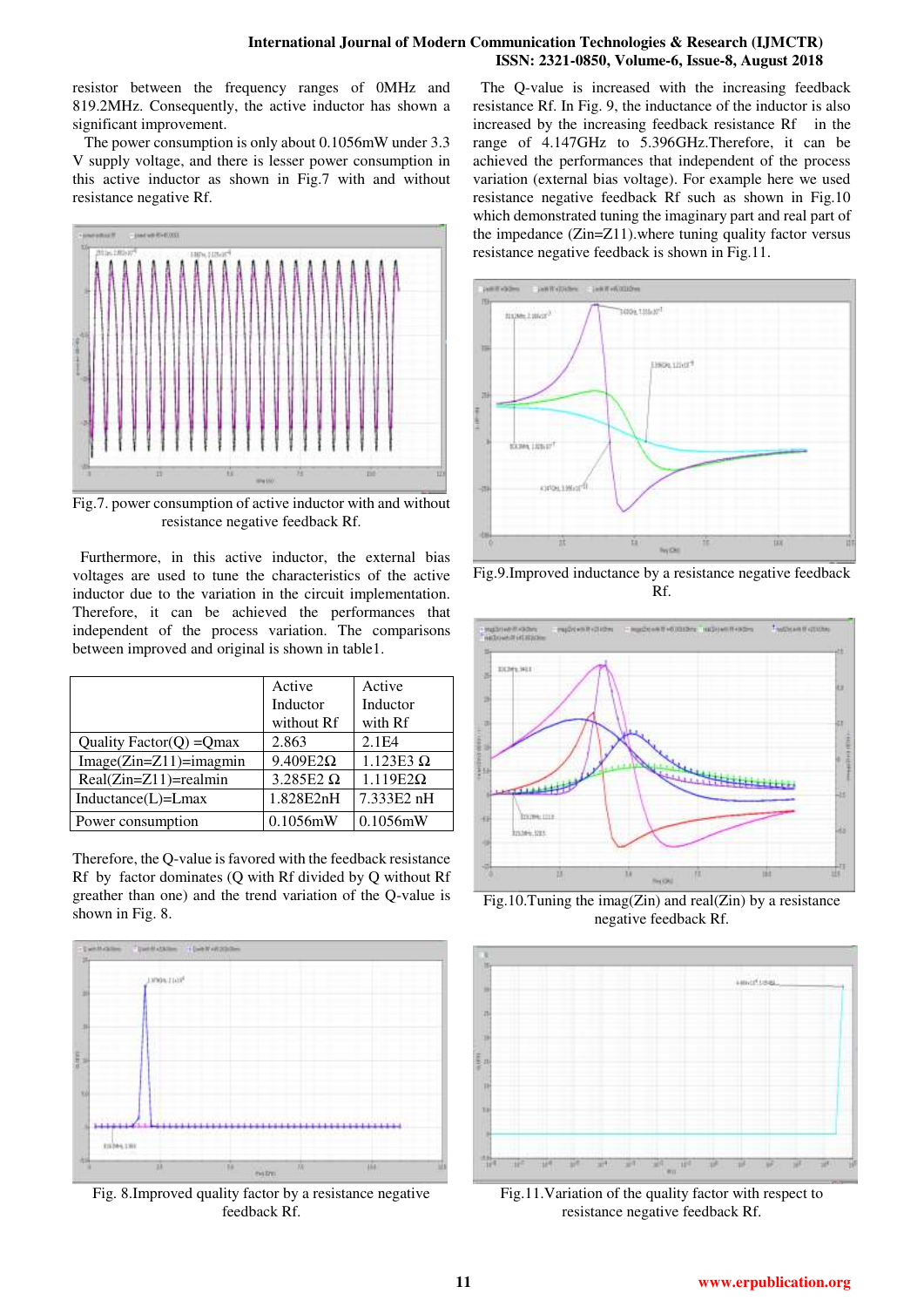The quality factor of the active inductor is modified with the help of Rf which varies from 0 kohms to 45.001kohms.The nonlinear variation of quality factor can be divided into two region. For values of Rf between 0 to 12KOhms its presents a weak quality factor zone with a slow increase of the value from the 2 to 30. The second region is represented by of values Rf=12KOhms to 45.001KOhms where the quality factor presents a rapid increase of the value from 30 the maximum value of 3.054E4. As a result, the performances of the proposed active inductor containing the Q value and the inductance may be tremendously improved with a simple loss compensation network.

Because the dc current does not pass through the feedback resistance Rf, the voltage drop of the feedback resistance is zero, and then the voltage will not be changed when the resistance Rf is varied.

Consequently, power consumption of the improved active inductor can be retained constant.Therefore, the unchanged power consumption characteristic can be applied to design a constant power consumption oscillator circuit with wide tuning-range.

#### III. OSCILLATOR CIRCUIT DESIGN

 The chief design considerations of the oscillator are to obtain a low constant-power consumption, wide tuning-range and low phase noise. The circuit diagram of the proposed oscillator shown in Fig. 12.



Fig. 12.Circuit diagram of the proposed oscillator.

 Has a cross-coupled connection of NMOS transistors MNR and MNL to form a positive feedback loop for providing negative resistance, called negative impedance converter (NIC) to compensate the loss of the active inductor in the LC tank. The cross connected differential pair provides the negative resistance to neutralize the tank losses with less current consumption.

 Two improved high-Q active inductors depicted in Fig. 2 replace the conventional inductors of the LC tank. Through these active inductors a superior oscillator, being composed of M1R, M1L, M2R, M2L, MSR, MSL, MPR, MPL, RfR and RfL, can be completely designed. These active inductors are behaved as the equivalent inductance in this oscillator with variation the quality factor, imaginary part and real part of equivalent impedance of oscillator(Zin=2\*Z11) are shown in Figs.13.14 and 15 respectively. Because the oscillator circuit is symmetric and the Q value of the active inductor is high enough, all transistors only have the same minimum dimension, where the length $(L)$  and the width $(w)$  of each

MOSFET are 0.35um and 2um, respectively but cross-coupled connection of NMOS transistors MNR and MNL have the dimension (LNR=LNL=0.35um WNR=WNL=3um).



Fig.13.Quality factor tuning of equivalent inductance in this oscillator versus frequency with Rf varies from 0 to 47.4199KOhms.



Fig.14.Quality factor of equivalent inductance in this scillator versus Rf with Rf varies from 0 to 47.4199 KOhms



Fig.15.Half of Imaginary part and real part of impedance equivalent inductance (Zin) tuning in this oscillator versus frequency with Rf varies from 0 to 47.4199KOhms.

 No varactors are employed in this oscillator; the oscillator frequency modulation function will be compelling. To provide an adjustable frequency range, the feedback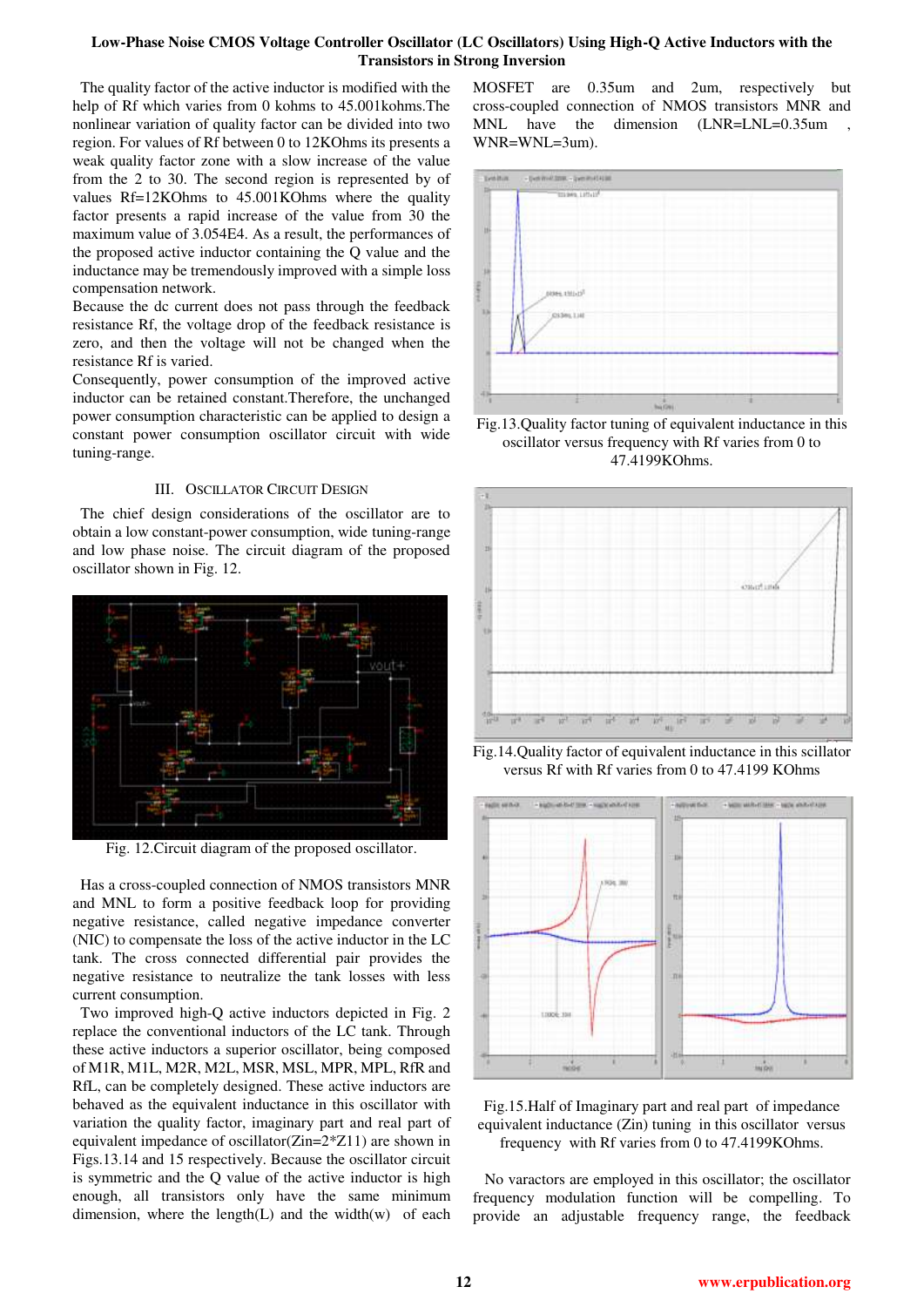## **International Journal of Modern Communication Technologies & Research (IJMCTR) ISSN: 2321-0850, Volume-6, Issue-8, August 2018**

resistance Rf of the active inductor is added to tune the desired oscillator frequency. Though the capacitance is kept unchanged, the equivalent inductance values are deviated by the resistance Rf. Thus, the output frequency of the oscillator will only be adjusted by Rf.

Fig.16. shows that the power consumption of settles to a constant value of approximately 0.4418mW in this range 0ns to 25ns and Fig.17. Shows that the output power of settles to a constant value of approximately 12.6531mW for 2.29037GHz .



Fig.16. Power consumption of oscillator.



Fig.17. output power of oscillator.

The relationship between the output amplitude and the output frequency is appeared in Fig. 18.



Fig.18.Output amplitude versus tuning frequency.

 It indicates that the variation of the output amplitude is about 12.6531 mW during the wide tuning-range.Fig. 19. shows the tuning of voltage controllator oscillator for various center frequencies for different values of controllable Rf.Besides, the phase noise in the wide tuning-range is exposed in Fig. 20.



Fig.19.various center frequencies.



Fig.20. phase noise in the wide tuning-range.

 It explores that the variation of the phase noise during 2.82Hz to 11GHz. is around -247.946dBc/Hz. Moreover, the oscillator has the reasonable phase noise below -165.53dBc even though the active inductors have the higher noise than the passive counterparts. Finally, this proposed circuit exhibits wider tuning-range, constant power consumption, and reasonable phase-noise.

# IV. CONCLUSION

 The tunable VCO based on CMOS active inductor are simulated in 130nm CMOS process. The simulation results of active inductor show that the circuit has wide inductive bandwidth and high resonance frequencies. The simulation result of VCO features lower power and better tuning range. The designed VCO is more suitable to design low power RF front end circuits.

# **REFERENCES**

- [1] Tieboud, M., Low Power VCO Design in CMOS, Springer, Berlin, Heidelberg, Netherlands,2006.
- [2] B. Razavi, A Study of Phase Noise in CMOS Oscillator, IEEE Journal of Solid-state Circuits,Vol.31, No.3, 1996, pp. 331-343.